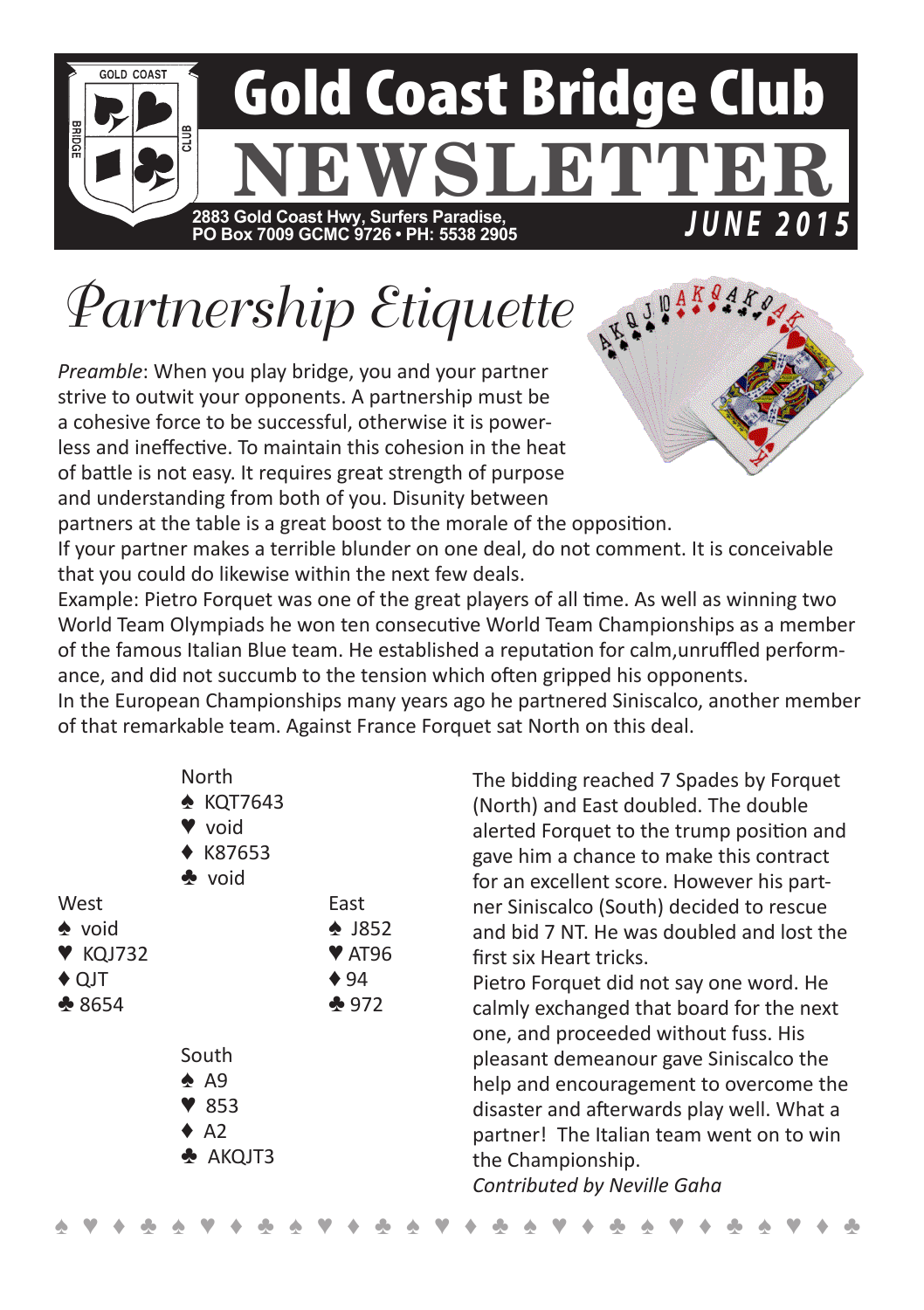# TIPS FOR THE IMPROVING PLAYER Lynley Jenkins &

Cecily Critchley

All players understand that if they would like to keep their bridge partners then they need to agree on what different bids mean within their basic system (eg Standard American 5 Card Majors)! Unfortunately not all bridge players understand that they need equally clear agreements with partners about which cards they lead in defence.

As our annual June Congress approaches and you're looking forward to playing well with your favourite partners in those events, here are a number of tips from some of the world's experts!

### **Opening Lead Against NT Contracts**

If partner has bid a suit, lead it! Experts recommend these leads in partner's suit:

- Lead the top card from a doubleton (eg**7**3, **Q**4)
- Lead the top of touching honours (eg**Q**J3, **10**95)
- With no sequence, lead low (eg K8**3**, Q94**2**, 97**6**)

Otherwise, lead your longest suit (unless it's been bid by the opponents):

- Lead the top of touching honours from a three-card sequence, a broken sequence or an interior sequence (eg**K**QJ32, **Q**J964, K**J**108)
- With no sequence, lead fourth highest (eg Q108**3**, KJ6**5**4, A97**6**43)

With a choice of suits to lead:

- Lead the stronger
- Lead the unbid suit

### **Opening Lead Against Suit Contracts**

Experts recommend the following guidelines when choosing a suit to lead against a trump contract:

- Lead partner's suit
- Lead a suit with a strong sequence rather than one where you'll lead low from an honour
- Lead an unbid suit
- Lead a short suit when partner is likely to be able to give you a ruff before trumps are drawn
- Lead a trump when declarer is likely to want to ruff losers in dummy
- Lead a long suit when you, or perhaps partner, have four or more trumps

When choosing the card to lead:

- Lead the top card from a doubleton (eg**7**2, **Q**6)
- Lead the top of touching honours (eg**K**Q832, **Q**J3)
- With no sequence, lead low or fourth highest (eg K8**3**, Q94**2**, KJ7**5**2)

Keep your leads clear and simple! This will ensure you have a very happy partner … and a ride home if you need one!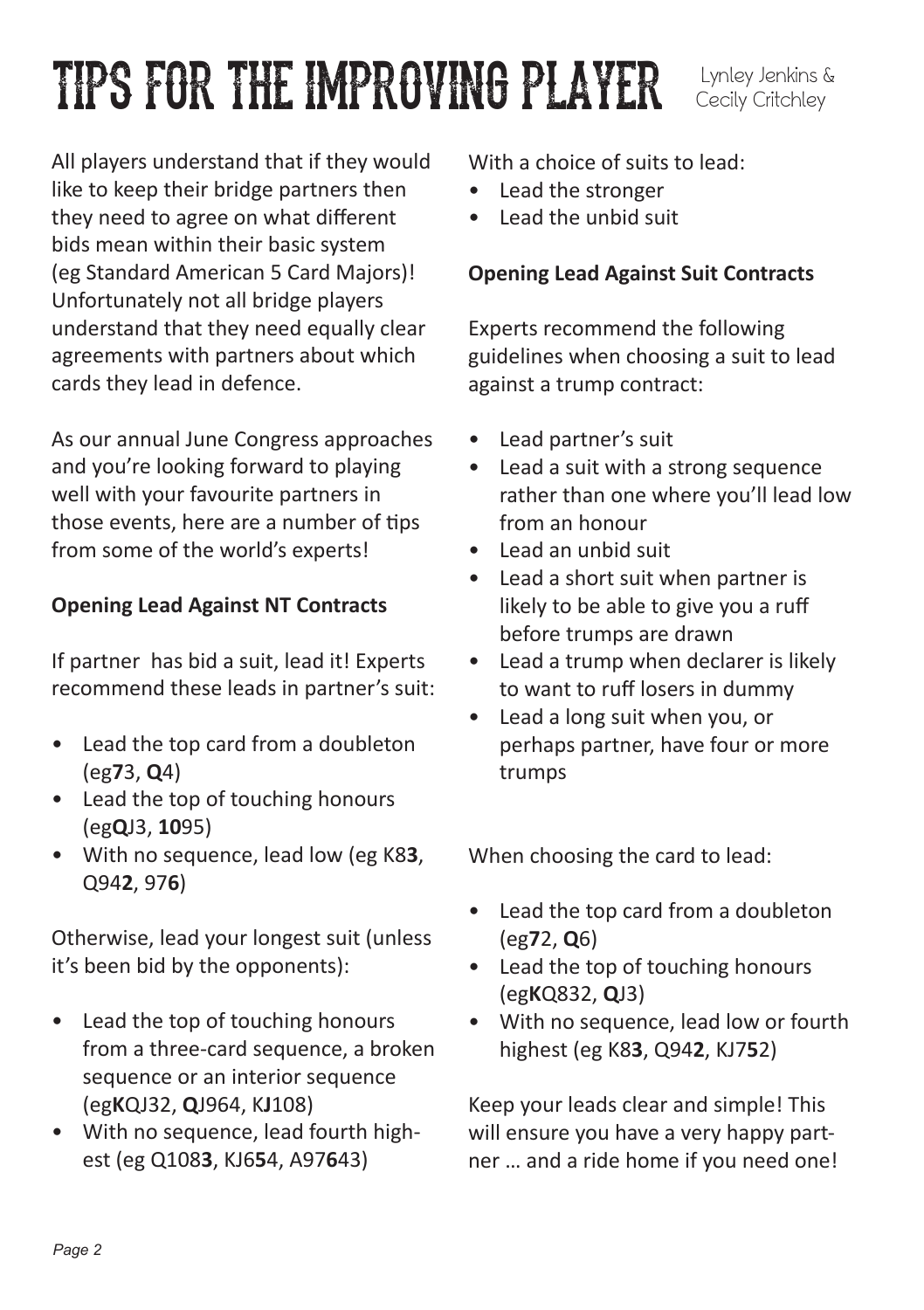## Di Hillman & Connie Cassar Win the 2015 Gold Coast Zone Novice Pairs Championship

32 Pairs contested the 2015 Gold Coast Zone Novice Pairs Championship sponsored by Philip Roberts (Roberts Law) and held on Saturday May 23rd at Gold Coast Bridge Club. This was the second year of the event and fantastic to see the increase from 24 pairs (2014) to 32. The format for the event is a One Day Swiss Pairs Competition for players with fewer than 100 Masterpoints.

22 of the pairs were from GCBC with the remaining 10 pairs made up of pairs from Surfers Paradise & Sanctuary Cove. We reserve bragging rights and are proud to announce that the top 7 placegetters were from GCBC!

Di Hillman & Connie Cassarwere in great form and were in either 1st or 2nd place from Round 4 onwards. Second place went to Valerie Reuter-Buck & Colin Lewis with Delma Christen & Philip Roberts coming in third. Well done all three pairs!



*Overall Winners Di & Connie (NS) playing Under 15 MP's Winners Ethne& Pamela (EW) on the last round.*



*Sponsor Phil with Rookies Lesley & Carolyn* 

However, not to be outdone by these senior novice players, Pamela Hare & Ethne Huddleston were in equally fine form and came 4th overall to very comfortably win the special prize for the highest placed pair with fewer than 15 Masterpoints. A fantastic achievement for players who each have fewer than 10 Masterpoints! Second in this category were Bob Still & Tony Donkersloot (13th overall) with third place going to Rookies Lesley Sutherland & Carolyn Jordan (21st overall). Congratulations!And a very big thank you to Phil who donated his 3rd place overall prizemoney to Bob & Tony.

A fantastic day with Margaret Pisko as Director. A big thank you to Margaret.

Phil is determined to see this event go from strength to strength and announced that not only would GCBC be hosting the event again in 2016, but that he would be increasing the prizemoney. Wow! Calling all Novices!

*Cecily & Lynley*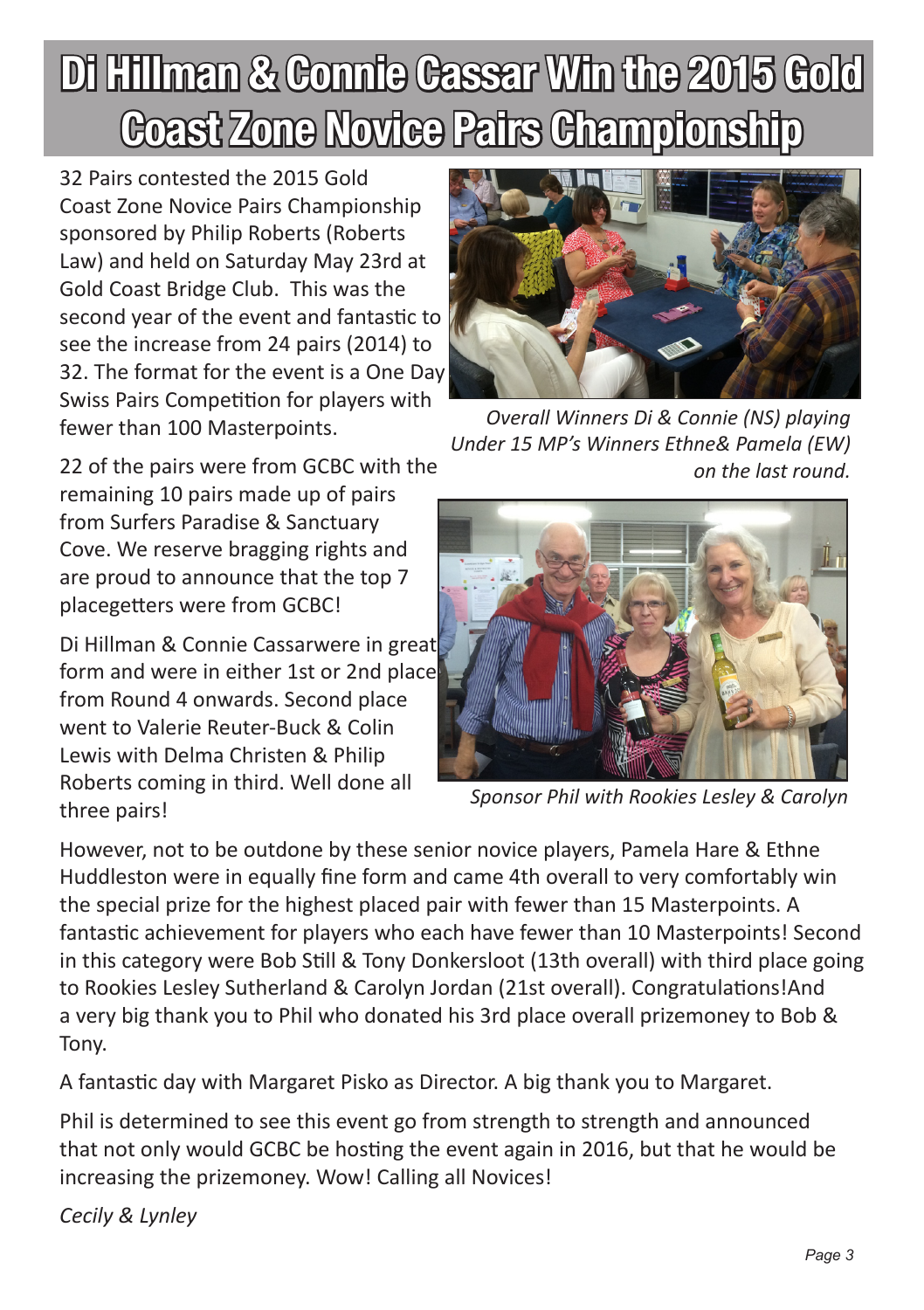

# Director's Corner

### Role of the Tournament Committee

I would like to congratulate the club on enrolling over 70 new members in the past four months, with many of these members being new to bridge. With that in mind I believe that newer members should be made aware of the various functions of the club.

The Tournament Committee comprises of the 17 directors who are responsible for organising events and over seeing each session. In my role as Chair is it important that directors are reminded of their roles and responsibilities and recently I sent the following memo to the directors:-

The role of a club director can be summed up as follows:-

- setting up the movement
- responding to calls
- ensuring a friendly atmosphere during the play and
- scoring

With the advent of many new and

### Gold Coast Club Teams' Championship held on 31 May

1 - BERGER TEAM Tony Berger - Eva Berger - Kathy Johnson - Margaret Pisko

### 2 - CRITCHLEY TEAM

Cecily Critchley - Lynley Jenkins - Charlie Lu - Watson Zhou

### 3 - KENYON TEAM

Lesley Kenyon - John Pellen - Elaine Hennig - Erin Waterhouse

inexperienced players, President Di is enlightening them as to the role of the director and need to call them when there may be a possible infraction. Being inexperienced many players are very hesitant to call a director fearing the unknown and not certain of the outcomes. We as directors need to alley these fears.

 At a club level I believe that the most important role as a director is diplomacy thus making players feel comfortable with the environment so that they can enjoy all facets of their day at the club.

 We were all new players once and perhaps some of us were more timid than others, however the very presence of a diplomatic director can have a calming effect on these players. Speaking politely, asking not telling, making them feel at ease, will result in them seeing a director as their friend and not some type of alien.

Directing new players is not an environment some directors like as they may not have the patience or a caring nature towards them. It is important to make these players feel at ease and I would like to remind all directors to put themselves in the shoes of these players and treat them as you would have liked to have been treated yourself when you first started playing bridge.

By reminding directors of their roles I believe that the already friendly atmosphere at the club can only be enhanced.

Neil Raward Chair – Tournament Committee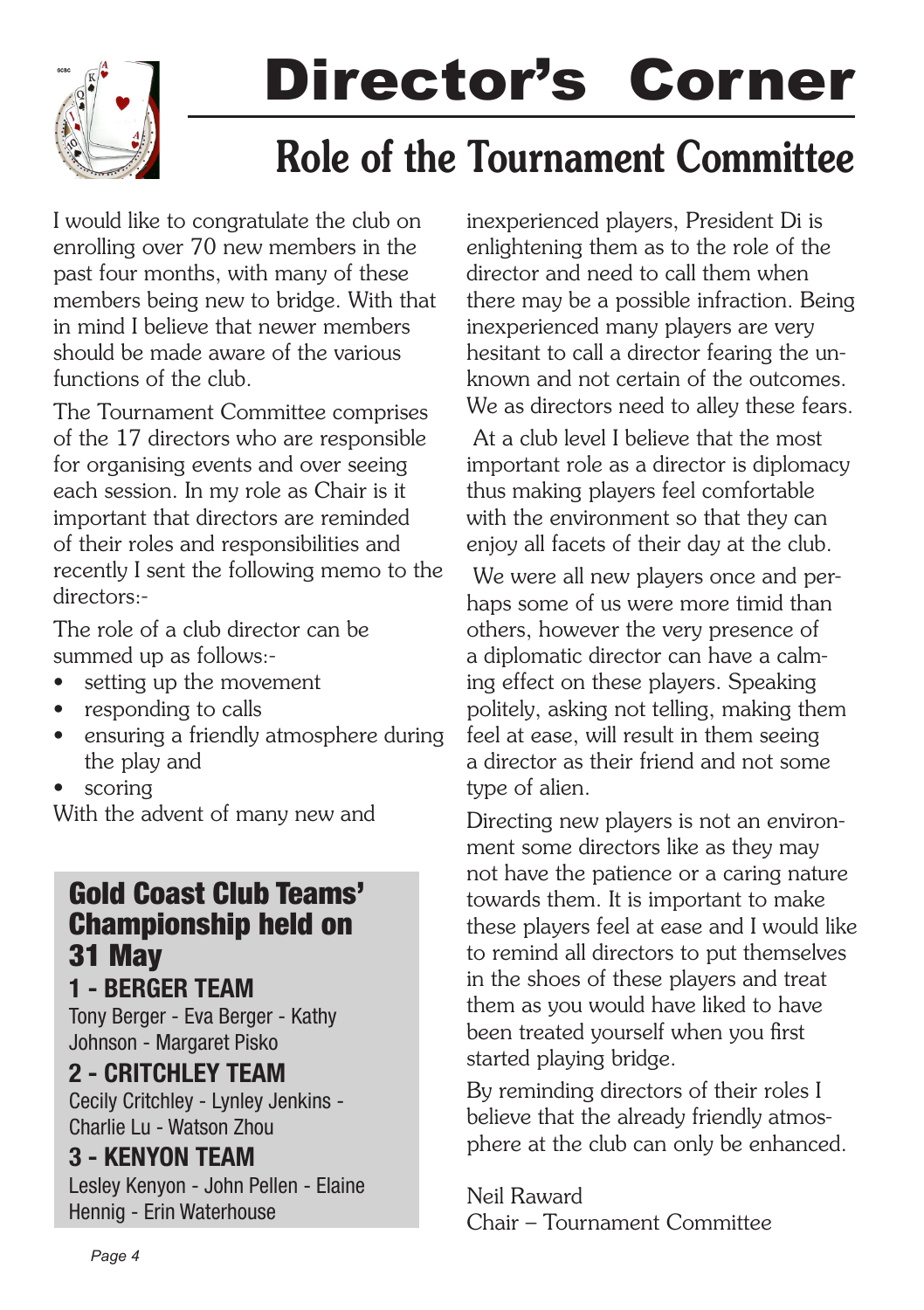## **Which Plan and How to Make It Work**

Board 27 in Match 8 of the recent Gold Congress Teams was fascinating due to aspects of the bidding, defending and declarer play. It was described by Paul Marston in his Weekend Australian bridge column on May 9-10. There the lead was the CT, but against me it was the D5.Here are the hands, but you should cover the East/West hands while making your plan. Dealer is South with nil vulnerability.

|                                         | $\triangle$ AKJ86          |                         |
|-----------------------------------------|----------------------------|-------------------------|
|                                         | 93                         |                         |
|                                         | $\triangle$ QJT6           |                         |
|                                         | $\triangle$ Q <sub>2</sub> |                         |
| $\spadesuit$ 97                         |                            | $\triangle$ QT5432      |
| $\blacktriangledown$ QT65               |                            | $\blacktriangledown$ 82 |
| $\bullet$ 74                            |                            | 4985                    |
| $\clubsuit$ T9865                       |                            | $C$ A                   |
|                                         | $\bullet$ void             |                         |
|                                         | $\blacktriangledown$ AKJ74 |                         |
|                                         | $*$ AK32                   |                         |
|                                         | $\triangle$ K743           |                         |
| The hidding proceeded as follows at our |                            |                         |

The bidding proceeded as follows at our table, where we sat N/S.

| S     | W | Ν   | F |
|-------|---|-----|---|
| 1H    | P | 1S  | P |
| 2C    | P | 3NT | P |
| 4D    | P | 4NT | P |
| $5D*$ | P | 6D  | P |
| P     | D |     |   |

\* Roman key card showing 0 or 3

Because of the bidding, the defence led a trump to reduce declarer's ruffing power. Below is a trick-by-trick summary with comments at each stage when appropriate.The winner of each trick is in brackets.

Trick 1: D4, D6,D8, (DA)

Declarer has 8 immediate tricks, one eventual Club trick, and so needs another three. Spades will probably break 5-3, so no extra trick there, as no finesse is possible. Hearts will probably break 4-2; a bonus will be 3-3. To establish the winning Heart in hand, declarer must be able to get back twice. Two Spade tricks have to be taken before declarer gets back the last time. Timing is crucial, and Diamonds have to break 3-2.

Trick 2: (HA),H5,H3,H2 Trick 3; (HK),H6,H9,H8 Trick 4: H4,HT,(DT),S2 (Hearts are 4-2, so declarer must establish an extra entry.) Trick 5: C2,(CA),C3,C5 East must take the defender's first trick. If East plays CJ instead then the entry is already there for declarer via CK. Trick 6: D8,D2,D7,(DJ) (Defence continues to reduce declarer's ruffing power.) Trick 7: CQ,CJ,(CK),C6 Declarer notes that it looks like East only

had two Clubs. Therefore West most likely started with five, and has three left.

Trick 8: H7,HQ,(DQ),S5(Now the winning Heart is established.)

Trick 9: (SA),S3,C4,S7

Trick 10: (SK),S4,C7,S9

The D9 is still out, but declarer now is almost certain that West has three Clubs while East has the D9 and two Spades. So here goes.

Trick 11: S6,ST,(D3),C8 (Home!)

Trick 12: (DK),C9,S8,D9

Trick 13: (HJ),CT,SJ,SQ

So timing, entries and deductions about Clubs are all important.

Unfortunately we made only 10 tricks and were over-ruffed twice (once in Spades and once in Hearts) as we tried to cross-ruff the hand with low trumps early. However I was interested that Deep Finesse could make twelve tricks, so I kept looking for a plan that worked. It took me quite some time! *The Editor*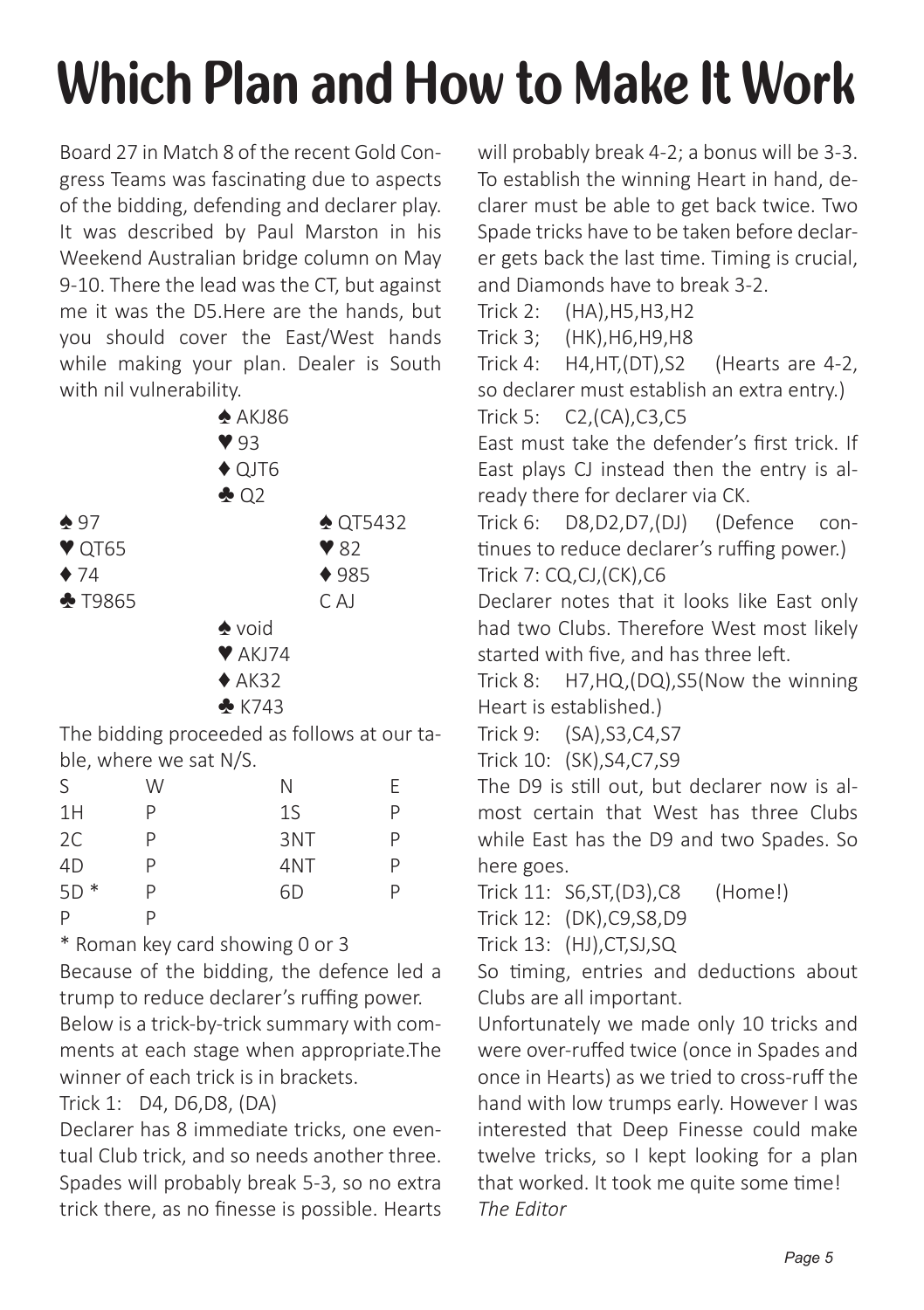## DO NOT ABANDON HOPE

|     | Dealer: South                                               |                                                                                |     |    |  |
|-----|-------------------------------------------------------------|--------------------------------------------------------------------------------|-----|----|--|
|     | South: ♠KQJ                                                 | $\blacktriangleright$ A4 $\blacktriangleright$ AQJ6 $\blacktriangleright$ AQ32 |     |    |  |
|     | North AAT9 <b>9873 +873 4954</b>                            |                                                                                |     |    |  |
|     | The Bidding:                                                |                                                                                |     |    |  |
|     |                                                             |                                                                                |     |    |  |
| S   | W                                                           | N                                                                              |     | E. |  |
| 2C  |                                                             | $2H^*$                                                                         |     | P  |  |
| 2NT |                                                             |                                                                                | 3NT | P  |  |
|     | 2H <sup>*</sup> shows 2 controls, either an Ace or 2 Kings. |                                                                                |     |    |  |

West leads the H2, North plays the H3, East HJ, and South ducks with the H4 using the rule of 7.The full deal is:

| NORTH                   |                 |
|-------------------------|-----------------|
| $*AT9$                  |                 |
| 9873                    | <b>FAST</b>     |
| $*873$                  | $*874$          |
| $*954$                  | VQJ5            |
|                         | $*942$          |
| <b>SOUTH</b>            | $\bigstar$ KJ76 |
| <b>AKQJ</b>             |                 |
| $\blacktriangledown$ A4 |                 |
| AQJ6                    |                 |
| $A$ <sub>Q32</sub>      |                 |
|                         |                 |

East continues with HQ and South wins the HA, and makes a plan for the play of the hand. Declarer has only 6 immediate tricks, including one already won. Three more are needed for the contract, and there is only one entry to dummy via the SA to take one finesse. But which minor suit should the finesse be taken on?

 If Diamonds break 4-2 declarer makes one extra trick whether or not the finesse is taken, if Diamonds break 3-3, the Diamonds give declarer 2 extra tricks, whether or not the finesse is taken. If Clubs break 4-2 or 3-3 the Club finesse makes 0 or 1 extra trick only. Therefore, the Club finesse is the only hope, with Diamonds breaking 3-3.

*Page 6 LEONARD FISHWELD (An anagram of a famous bridge personality.)*

*Hullo everyone,*

*I would like to begin by thanking Neville De Mestre, our hard-working editor of this quarterly newsletter for his dedication in putting this out. He always needs contributions and if you have a funny story from bridge or an interesting board please send it to him.* 

*Many thanks to Paul Brake and Valerie Reuter-Buck, our Hard working Treasurer and Secretary who have worked together to provide the workshops on Pianola. Again, I urge you all to keep Pianola on your computers because it not only provides a great teaching tool but it also allows the club to contact members on line - a facility we have not had before. And of course, best of all it is free for you all.*

*We certainly had some unusual distributional hands yesterday in our Club Teams Championship. Eighteen teams played and a great day was had by all. The Berger Team started at Number 1 and won the day. Food was great as usual (thanks Delma and Chris) and it was a very happy event.*

*I am thrilled to see so many novice players starting to play regularly in our Team Events. Lynley Jenkins and Cecily Critchly have encouraged this by having a monthly Novice Teams event on a Saturday afternoon and our novice players now are starting to enjoy playing in teams. We hope lots of you will come along in June for our Butler Pairs and our Swiss Teams Congress.*

*Numbers are growing fast and our club seems to be a very happy and friendly place to be which is how we want it. Don't forget that the Board always welcomes good ideas and suggestions so just ring me at any time if you want a chat or to put something forward.*

*Di Hodges (President)*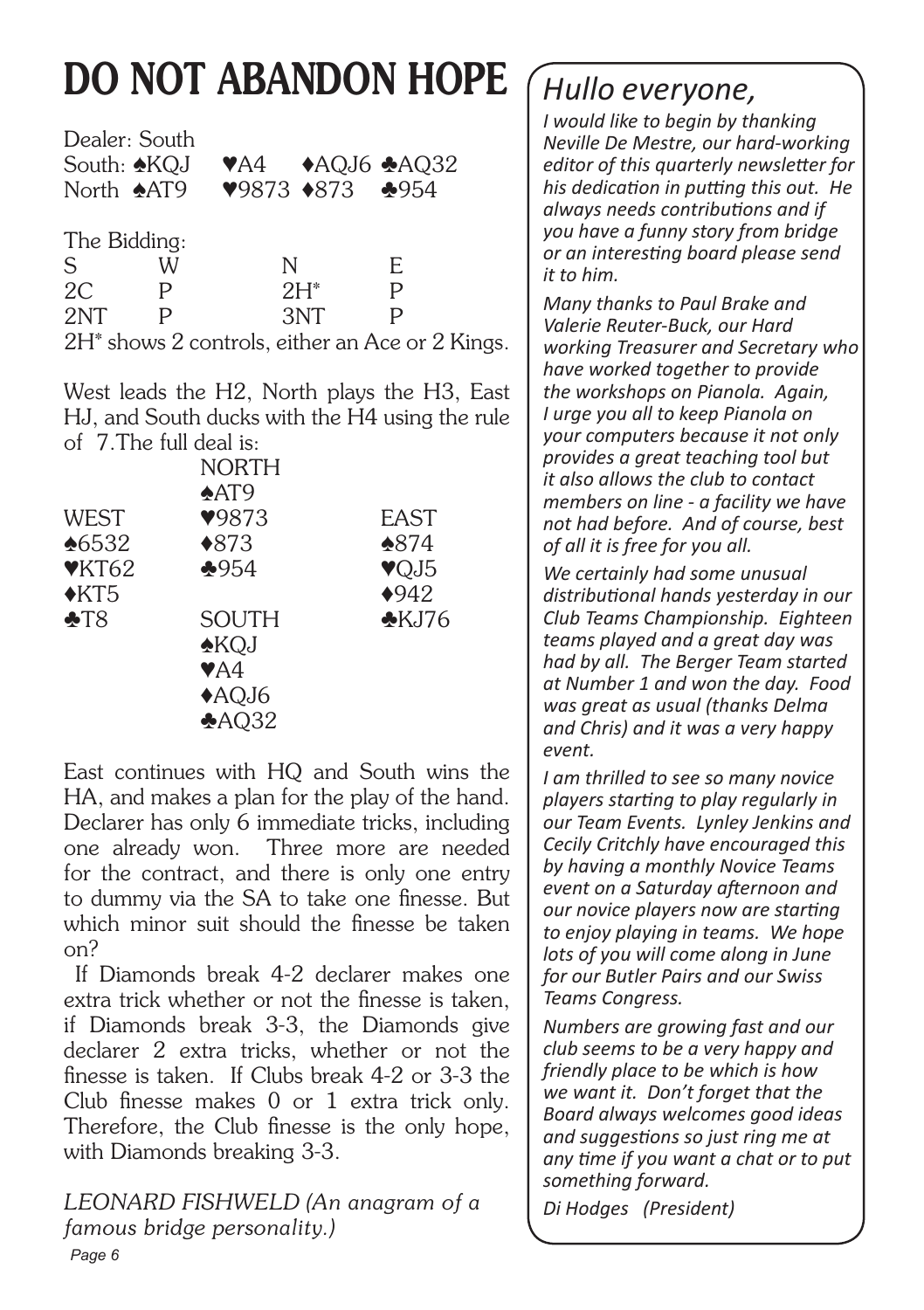### MARCH RESULTS

### **ECLECTICS**

Monday Eclectic 1st KATHY JOHNSON =1st EVA BERGER 3rd HEATHER REID =3rd KERRY HISCOCKS Monday Evening Eclectic 1st NEVILLE DE MESTRE =1ST LAZAR MIKATA 3rd EVA BERGER =3rd TONY BERGER Wednesday Eclectic<br>1st TONY BERGEL TONY BERGER 2nd EVA BERGER 3rd BASTIAN BOLT Thursday Eclectic (Sections A) 1st PATRICIA ADAM 2nd ANTHONY DONKERSLOOT 2nd BOB STILL Thursday Eclectic (Sections B) 1st SUSAN HERSE 2nd PAT HINTON 3rd WILMA DAWSON Friday Eclectic<br>1st KATHY J KATHY JOHNSON =1st LOIS STEINWEDEL 3rd EVA BERGER =3rd TONY BERGER Saturday Eclectic (Section A) 1st MARLENE DWYER =1st CAROL HARRIS 3rd **JULIET ROGERS** =3rdGLORIA RYDON Saturday Eclectic (Section B) 1st LOUISE GARNETT =1st LOL GARNETT 3rd PAT HINTON =3rd ALAN JONES

### **SPECIAL EVENTS**

Rob Slobom Pairs EVA BERGER - TONY BERGER Open Masters Pairs TONY BERGER - BASTIAN BOLT TBIB Pairs A -PATRICIA ADAM - JUDY FITZGERALD B - PAT HINTON - SUSAN HERSE Ken Nicholson Memorial Pairs A -PATRICIA ADAM - JUDY FITZGERALD B - STUART WISMER - WILLIAM GUTHRIE

#### APRIL RESULTS **ECLECTICS**

Monday Evening Eclectic<br>1st STRONG EDDA STRONG EDDA 2nd STRONG TOM Tuesday Eclectic (Section A)<br>1st HARTNELL ELIZABETH HARTNELL ELIZABETH =1st RICHARDS DENISE 3rd DAVIS GEOFFREY Tuesday Eclectic (Section B) 1st GUTHRIE WILLIAM =1st WISMER STUART 3rd SEGAL ESTELLE Wednesday Eclectic 1st STEINWEDEL LOIS =1st STEINWEDEL ROSS 3rd LIGHTBODY ANGUS =3rd MORRIS RITA Thursday Eclectic (Sections A) 1st DONKERSLOOT ANTHONY 2nd REYNOLDS MARGARET =2nd BOURNEVILLE PATRICIA Thursday Eclectic (Sections B) 1st HODGES DI =1st ROBERTS PHILIP<br>3rd HINTON PAT **HINTON PAT** =3rdHERSE SUSAN Thursday Evening Eclectic 1st DEAN KEVIN =1st STRONG TOM 3rd YOUNG RUTH =3rd SIMPSON KAY Saturday Eclectic (Section A) 1st DAVIS GEOFFREY =1st DONKERSLOOT ANTHONY 3rd STEPANEK DOBY =3rd ANDERSON MARGARET Saturday Eclectic (Section B) 1st HINTON PAT =1st JONES ALAN 3rd SPRINTALL NORMAN =3rdROBINSON LOIS

#### **SPECIAL EVENTS**

Easter Red Point Swiss Teams KATHY JOHNSON - EVA BERGER - TONY BERGER - MERLE BOGATIE National 1\* and Below Masters Pairs STUART WISMER - WILLIAM GUTHRIE Spits & Pieces Pairs RUTH YOUNG - KAY SIMPSON Friday April Pairs LOIS STEINWEDEL - KATHY JOHNSON